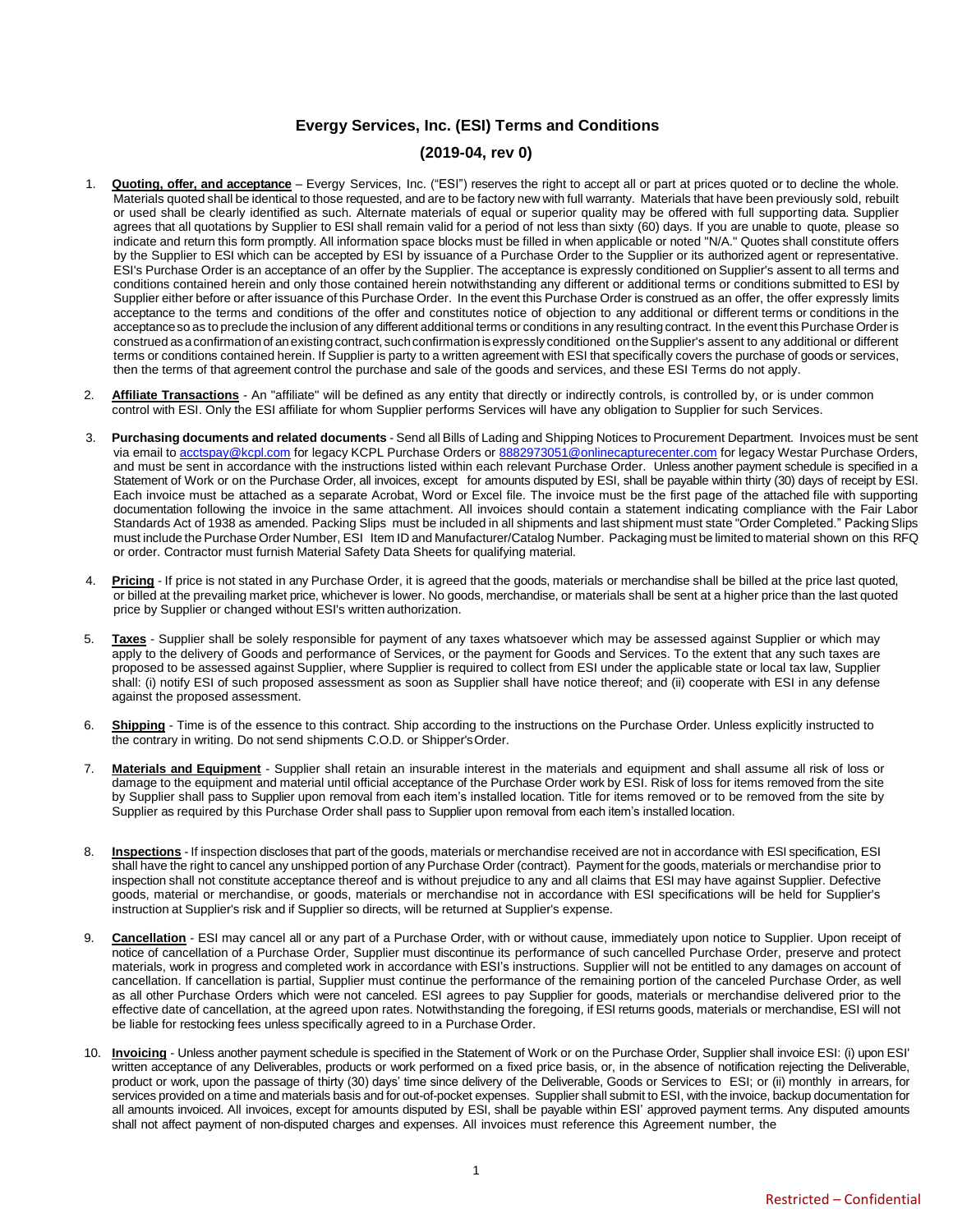appropriate ESI contact person and, if applicable, the relevant Purchase Order number. Invoices must be sent via email to [acctspay@kcpl.com](mailto:acctspay@kcpl.com) for legacy KCP&L Purchase Orders or [8882973051@onlinecapturecenter.com](mailto:8882973051@onlinecapturecenter.com) for legacy Westar Purchase Orders, and must be sent in accordance with the instructions listed within each relevant Purchase Order. Each invoice must be attached as a separate Acrobat, Word or Excel file. The invoice must be the first page of the attached file with supporting documentation following the invoice in the same attachment. All payments to Supplier will be paid by ESI' approved payment methods. At least one business day prior to payment, ESI will email Supplier with notification of payment to Supplier provided email address.

Invoices must be submitted to ESI within one (1) year of the date of completion of Services. Should Supplier fail to timely submit any invoice to ESI, the right to reimbursement for such Services is waived by Supplier.

- 11. **Assignment; Subcontracting** This Agreement is personal to Supplier. Supplier may not assign this Agreement or any of its rights, or delegate or subcontract any of its obligations under this Agreement, without the prior written consent of ESI. Supplier will ensure that its Suppliers and subcontractors performing Services comply with the terms and provisions of this Agreement while such persons perform the Services. ESI may assign this Agreement without consent of Supplier.
- 12. **Compliance with Laws; Permits and Licenses** Supplier and any subcontractors shall comply with all applicable laws and regulations and shall secure any and all necessary governmental authorizations and permits, and shall upon request furnish satisfactory proof of compliance with any law or regulation. Supplier and subcontractors must also comply with the provisions of ESI' Federal Contracting Requirements attached hereto as Exhibit A.
- 13. **Damages; Remedies** Neither party will be directly liable to the other party for indirect, incidental or consequential damages. A breach of any covenants regarding confidentiality or non-solicitation may cause irreparable injury to the non-breaching party that is not adequately compensable in monetary damages. Accordingly, each party may seek injunctive relief for a breach or threatened breach of such covenants, in addition to any other remedies at law or in equity.
- 14. **Force Majeure** Neither ESI nor Supplier will be liable or responsible to the other for any delay or failure to perform any of its obligations under this Agreement (other than those contained in the confidentiality and non-solicitation Sections of this Agreement) due to acts of God or of the public enemy, riots, wars or hostilities, fires, floods, storms or earthquakes. If a force majeure event occurs, the party claiming the force majeure will promptly give notice to the other party (stating with reasonable particularity the event of force majeure claimed) and use its commercially reasonable efforts to perform its obligations under this Agreement despite the force majeure event. If Supplier, despite the exercise of due diligence, is nevertheless unable to overcome an event of force majeure within a reasonable time under the circumstances but in no event more than thirty (30) days, ESI may terminate any affected Statements of Work or Purchase Orders without liability upon written notice toSupplier.
- 15. **Liens** Supplier shall not permit a lien to be placed on any ESI property by Supplier's subcontractors, agents, employees, or suppliers. Should ESI receive notice of an intent to file a lien from any of Supplier's agents, employees, or suppliers, ESI will notify Supplier. Upon receipt of notice from ESI of the intent of one of Supplier's agents, employees, or suppliers to file a lien, Supplier shall immediately take any and all steps necessary, including paying an amount in dispute to the party intending to file such lien, to prevent the filing of such lien. If Supplier fails to prevent the filing of such lien, Supplier shall be responsible and liable for and shall indemnify ESI for all of ESI' costs, expenses (including attorneys' fees), liabilities, damages, fees, penalties, judgments and settlement costs arising either directly or indirectly from the placement of such lien.
- 16. **Governing Laws: Jurisdiction; Waiver of Jury Trial** In the event of a dispute which arises out of or relates to this Agreement, or the breach thereof, the parties agree first to try in good faith to settle the dispute by negotiations between representatives of Supplier and ESI who have authority to settle the dispute before resorting to litigation. This Agreement will be governed by, and construed in accordance with, the laws of the State of Missouri, without regard to conflicts of law principles. Supplier consents and submits to the personal jurisdiction and venue of the state and federal courts sitting in the State of Missouri and acknowledges that the foregoing covenant is a material inducement for ESI to enter into this Agreement. **EACH PARTY WAIVES ITS RIGHT TO A JURY TRIAL IN ANY COURT ACTION ARISING BETWEEN THE PARTIES, WHETHER UNDER THIS AGREEMENT OR OTHERWISE RELATED TO THE SERVICES, AND WHETHER MADE BY CLAIM, COUNTERCLAIM, THIRD PARTY CLAIM OR OTHERWISE.**

#### 17. **Indemnification** -

- (a) Each party (the "Indemnifying Party") will indemnify, hold harmless and defend the other party and its officers, directors, shareholders, agents, employees, and representatives (collectively, the "Indemnified Party") from all claims, liabilities, fines, interest, costs, expenses and damages (including reasonable attorneys' fees) incurred by the Indemnified Party (collectively, the "Indemnified Losses"), for any damage, injury, death, loss or destruction of any kind to persons or property, to the extent the damage, injury, death, loss or destruction arises out of or is related to the conduct, negligence, error, omission, willful misconduct, misrepresentation, breach of warranty or other breach of this Agreement on the part of the Indemnifying Party or any of its servants, representatives, agents, employees or Suppliers.
- (b) Supplier agrees to indemnify and defend all claims brought against ESI or ESI customers that any of the Developed Materials or Services (or components thereof) specified in the Purchase Order, or other materials or services furnished to and used by ESI, constitutes an infringement of any patent or copyright of any country, or misappropriation of any trade secret, or constitutes a breach of any moral right, right of publicity, or intellectual property right (collectively, "Infringing Materials"). The contractual indemnification obligations contained in this Subsection (b) shall apply equally to any Infringing Materials including, but not limited to, software or firmware, which is provided with or as a component part of any Goods, Developed Materials or Services. Additionally, if ESI is prohibited from using such Infringing Materials for their intended purpose, Supplier will, at its expense: (i) procure on behalf of ESI the right to use such Infringing Materials; (ii) replace such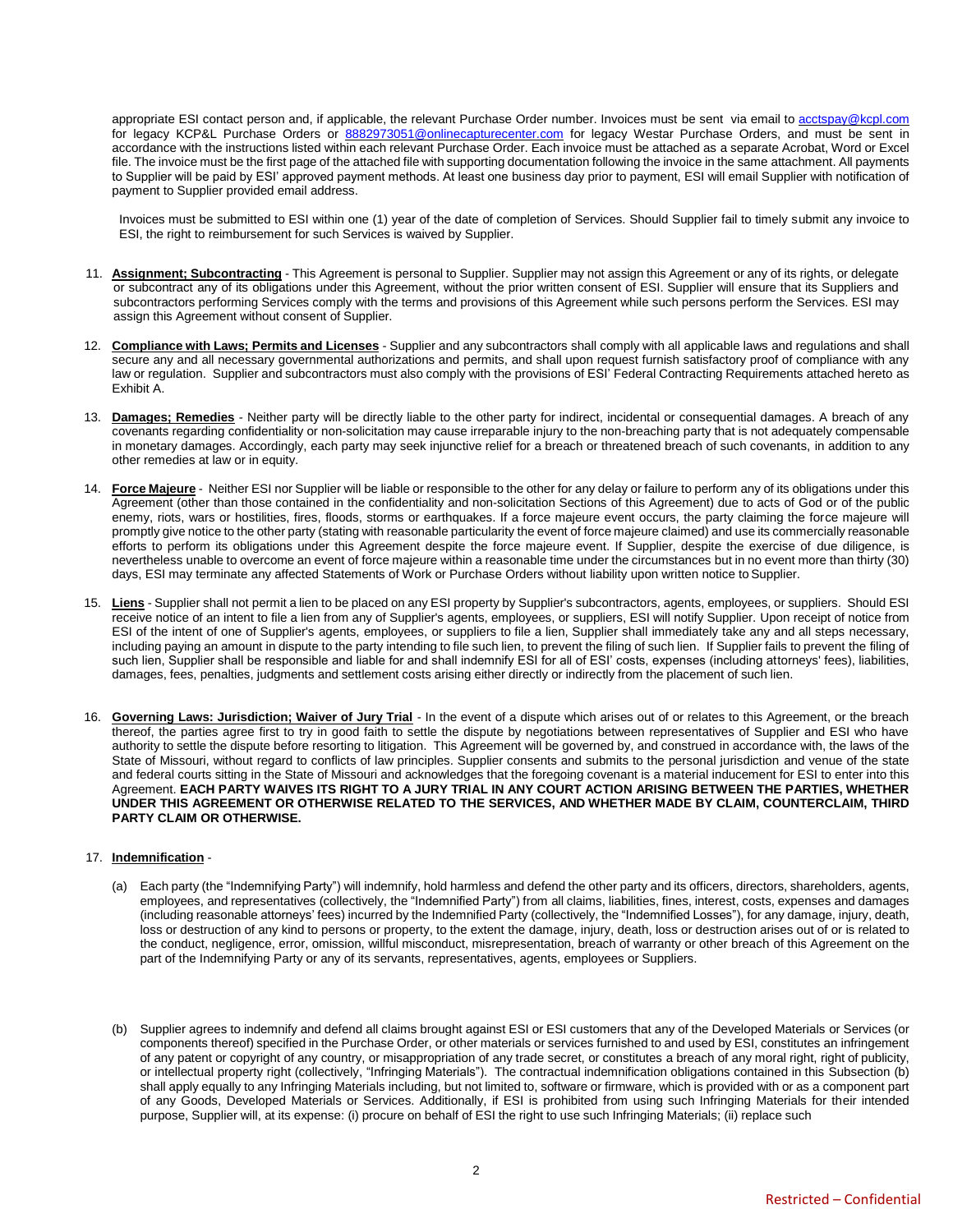Infringing Materials with equivalent, non-infringing materials; (iii) modify such Infringing Materials so they become non-infringing but retain their functionality; or (iv) if (i), (ii) and (iii) are not commercially reasonable, refund all compensation paid by ESI to Supplier for such Infringing Materials. The foregoing obligations are in addition to the indemnification obligations of Supplier set forth in Subsection (a) above.

(c) Supplier will indemnify and defend ESI against Indemnified Losses arising out of claims by Supplier personnel or any government agency related to the payment of employment taxes, benefits and workers' compensation in connection with the performance of Services by such Supplier personnel.

#### 18. **Warranty on Goods, Materials and Services** -

(a) Supplier warrants that the Goods and any materials will be (a) newly manufactured, unless expressly agreed to otherwise in a writing signed by both parties, (b) conform to the specifications in the Purchase Order or Statement of Work, (c) be free from defects and all liens, security interests, claims and encumbrances and (d) be merchantable and fit for their intended purpose. For a period of one (1) year after ESI' acceptance of the Goods or materials, Supplier will repair or replace any defective Goods or materials at its expense after ESI' notice to Supplier. Any Goods or materials that are repaired or replaced hereunder shall have a one (1) year warranty from the date of repair or replacement. If Supplier fails to promptly repair or replace a defect, ESI may cause the defect to be corrected at the expense of Supplier. If Supplier is not the manufacturer of the Goods, Supplier will pass through to ESI any additional manufacturer warranties, and at the request of ESI, make warranty claims against the manufacturer on ESI' behalf. This provision shall not be construed as disclaiming or limiting any other express or implied warranty or guarantee made by Supplier.

If a defect exists in the Goods or materials that was not and normally would not be revealed, discovered or located before the end of a warranty period by any reasonably careful inspection (hereinafter "Latent Defect"), ESI will promptly notify Supplier when such Latent Defect becomes apparent and Supplier shall repair or replace the Goods or materials at its expense.

- (b) Supplier warrants that it will perform all Services in a workmanlike manner in accordance with good industry practices and with the degree of skill, competence and care customarily exercised by a skilled service provider under similar circumstances. The Services will also be free from defects and conform to the established specifications set forth in the Purchase Order or Statement of Work. For a period of one (1) year after ESI' acceptance of the Services, Supplier will promptly correct defects or deficiencies in the Services at its expense after ESI' notice to Supplier. Any defects or deficiencies that are corrected hereunder shall have a one (1) year warranty from the date of correction. If Supplier fails to promptly correct a defect or deficiency, ESI may cause the defect or deficiency to be corrected at the expense of Supplier. This provision shall not be construed as disclaiming or limiting any other express or implied warranty or guarantee made by Supplier. If a defect exists in the Services that was not and normally would not be revealed, discovered or located before the end of a warranty period by any reasonably careful inspection (hereinafter "Latent Defect"), ESI will promptly notify Supplier when such Latent Defect becomes apparent and Supplier shall correct such defects at its expense.
- 19. **Independent Contractor** Supplier agrees and represents that it is an independent Supplier and its personnel are not employees or agents of ESI for federal tax purposes or any other purposes whatsoever, and are not entitled to any ESI employee benefits. Supplier assumes sole and full responsibility for the acts of its employees and agents. Supplier, and not ESI, is solely responsible for the compensation of Supplier employees assigned to perform services hereunder, and payment of worker's compensation, disability, and other similar benefits, unemployment and other similar insurance, and for withholding income and other taxes and social security. Supplier further agrees to defend and save ESI harmless against any claim from an employee or subcontractor of Supplier with respect to the subject matter of this Section.
- 20. **Insurance Coverages** Supplier agrees to procure and maintain, and require the same of Supplier's subcontractors, at its own cost and expense, for the term covered by any Statement of Work or Purchase Order, insurance, as set forth below, provided by a reputable and financially responsible insurance company which shall safeguard ESI against liability for damage to property, including injuries resulting in death when Supplier is engaged in the performance of services under this Agreement. Insurers must be licensed to do business in all jurisdictions where Services are performed and have an A.M. Best's rating of A- or better; VII or other rating agency equivalent. Supplier agrees to furnish satisfactory evidence of such insurance to ESI for the following minimum insurancecoverages:
	- (a) Workers Compensation Insurance: Supplier shall maintain statutory workers compensation as required under any workers compensation or similar law in the jurisdiction where the Services are performed and employer's liability insurance. Employers liability limits shall not be less than \$1,000,000 each accident for bodily injury by accident or \$1,000,000 each employee for bodily injury by disease. If Supplier has USL&H (on or above the water), Jones Act (seaman) or FELA (railroad) exposure, then policies addressing these exposures must be purchased. If the exposure is incidental, the Workers Compensation policy should be endorsed to include these coverages.
	- (b) General Liability Insurance: Supplier shall maintain commercial general liability with a limit of not less than \$1,000,000 each occurrence and \$2,000,000 aggregate. The policy must cover liability arising from premises, operations, independent Suppliers, damage to property, products, completed operations, personal injury and advertising injury and liability assumed under an insured contract (including the tort liability of another assumed in a business contract). Supplier's General Liability policy should be endorsed to include a Designated Construction Project(s) General Aggregate Limit Endorsement that specifically refers to ESI' project or provide blanket language that states coverage applies to all ongoing projects of the Supplier. Completed Operations coverage is to extend for two years following the last to occur of the following events: (i) the termination of this Agreement; or (ii) the termination of all outstanding Purchase Orders.
	- (c) Automobile Liability Insurance: Supplier shall maintain automobile liability with a limit of not less than \$1,000,000 combined single limit. Such insurance shall cover liability arising out of any auto (including owned, hired, and non-owned autos).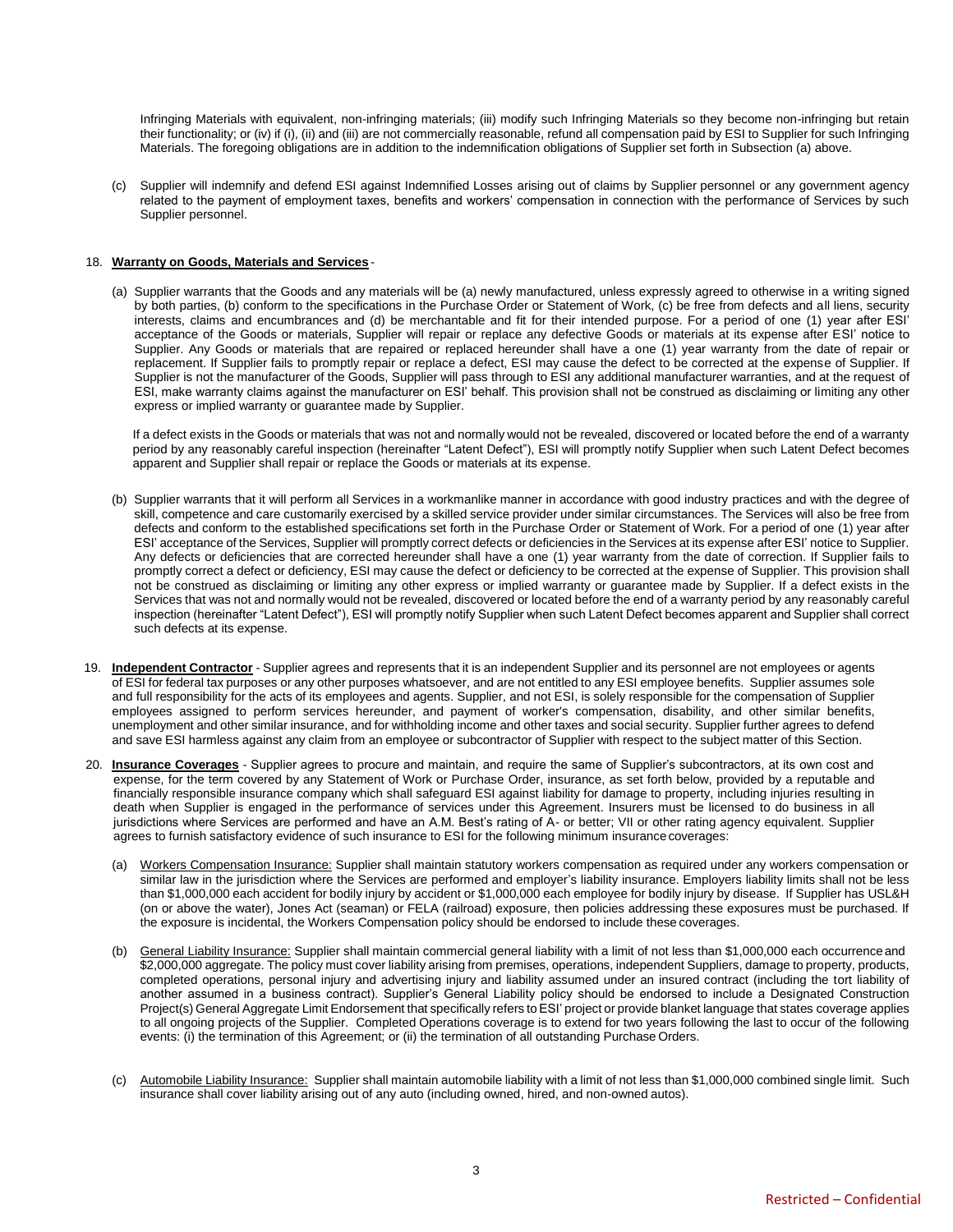- (d) Errors and Omissions Liability Insurance: IF THE SERVICES ARE CONSIDERED PROFESSIONAL SERVICES, errors and omissions liability coverage appropriate to the service should be provided. Coverage must apply to economic damages resulting from a professional error, act, or omission arising out of the scope of services defined in this contract. Coverage must be maintained in an amount of at least \$2,000,000 per occurrence and aggregate for at least two (2) years after completion. The retroactive date should be prior to commencement of work.
- (e) Excess/Umbrella Liability Insurance: Supplier shall maintain commercial excess or umbrella liability insurance excess of employer's liability, general liability and automobile liability with an available limit of not less than \$5,000,000 per occurrence. The scope of coverage must be as broad or broader than the underlying coverages.
- Technology: Technology errors and omissions insurance with limits of \$10,000,000 per occurrence and in the aggregate, including coverage for liabilities arising from errors, omissions, or negligent acts in rendering or failing to render computer or information technology services and technology products. Coverage for violation of software copy must be included. Technology services should at a minimum include (1) systems analysis; (2) systems programming; (3) data processing; (4) systems integration; (5) outsourcing, including outsourcing development and design; (6) systems design, consulting, development, and modification; (7) training services relating to computer software or hardware; (8) management, repair, and maintenance of computer products, networks, and systems; (9) marketing, selling, servicing, distributing, installing, and maintaining computer hardware or software; (10) data entry, modification, verification, maintenance, storage retrieval or preparation of data output; and any other services provided by Supplier, including privacy/network security (cyber) liability coverage, providing protection against liability for (1) privacy breaches (liability arising from the loss or disclosure of confidential information no matter how it occurs); (2) system breaches; (3) denial or loss of service; (4) introduction, implantation, or spread of malicious software code; (5) unauthorized access to or use of computer systems. No exclusion/restriction for unencrypted portable devices/media may be on the policy.

If providing Goods to ESI, Supplier and/or its subcontractor shall provide replacement cost coverage under any combination of inland marine/ocean cargo/installation floater insurance during the transportation, loading, unloading and installation until ESI acceptance.

ESI, its parent, affiliates, sister entities, officers, directors, employees, agents, subsidiaries, joint owners and assigns must be included as an additional insured with respect to the Supplier's acts, omissions, services, products or operations, whether in whole or in part, under the General Liability (including products/completed operations), Automobile Liability and Excess/Umbrella Liability policies provided to ESI.

Supplier's insurance shall apply as primary insurance with respect to any other insurance or self-insurance programs afforded to ESI. The policies will be so endorsed to be primary with respect to this contract. General Liability and Umbrella/Excess Liability policies must not contain any Cross-Liability Exclusion Endorsements. Any deductibles or self-insured retentions carried by Supplier are the sole responsibility of Supplier and must be declared on certificates of insurance. The primary and umbrella excess policies can be combined to meet required policy limits. Supplier's (or Supplier's subcontractor's) failure to comply with the insurance requirements shall not limit Supplier's liability or impact their indemnification obligations.

Except for damages caused by the negligence of ESI, Supplier shall retain the risk of loss for any damage whatsoever to their own equipment, stationary or mobile, tools, supplies, materials, automobiles and vehicles, highway or otherwise, cranes and hoists or any other property owned or leased, including employee tools, which will not be incorporated into the physical construction. If separate insurance is maintained for any property described in this section, it shall contain a waiver of subrogation on the part of the insurance company in favor of ESI. If Supplier or Supplier's subcontractors choose to self-insure any of the property described under this section, ESI shall be held harmless for any loss or damage to the property while on site.

21. **Diverse Supplier Participation; Reporting** - ESI is a strong supporter of the development of diverse businesses and sets utilization goals to optimize the use of certified diverse businesses. "Diverse Suppliers" shall include businesses in the following categories: Small Business, Minority-owned Business Enterprise, Woman-owned Business Enterprise, Disabled Business Enterprise, Veteran Owned Business Enterprise, Disabled Veteran Owned Business Enterprise, Service Disabled Veteran Business Enterprise, HUBZone Small Business, 8(a) and Small Disadvantaged Business.

When utilizing subcontractors, Supplier shall proactively pursue small/diverse supplier participation. ESI has an annual corporate goal to achieve a percentage of spend with small/diverse participation. Supplier is strongly encouraged to strive to achieve a goal of second tier spend with Diverse Suppliers within each 12-month period of the Agreement term per contract and total spend. Upon a minimum of five days' notice, ESI shall have the right to inspect all supplier records relating to its attempts to achieve this goal. If Supplier is planning to utilize subcontractors, and the contract equals or exceeds \$700,000 for goods and services (\$1.5 million for construction projects), respondent shall submit a detailed small business subcontracting plan addressing how diverse supplier participation will be achieved.

For further information on ESI' Diversity program,  $2<sup>nd</sup>$  tier form, and an example of a Small Business Subcontracting Plan template, please go to:

<http://www.kcpl.com/about-kcpl/doing-business-with-kcpl/supplier-diversity>

ESI requires that Supplier report direct spend with Diverse Suppliers and other reportable category spend attributable to Services and Goods supplied under this Agreement. Specifically, the report categories shall include all qualified business categories as listed in the preceding paragraph. This reporting should be submitted in accordance with directions from ESI and on the form provided by ESI. This reporting shall separate each of the qualified business categories listed above and include all categories the Supplier corresponds to. For example, if a Supplier is both women and veteran owned, the reporting shall include the same spend in each category.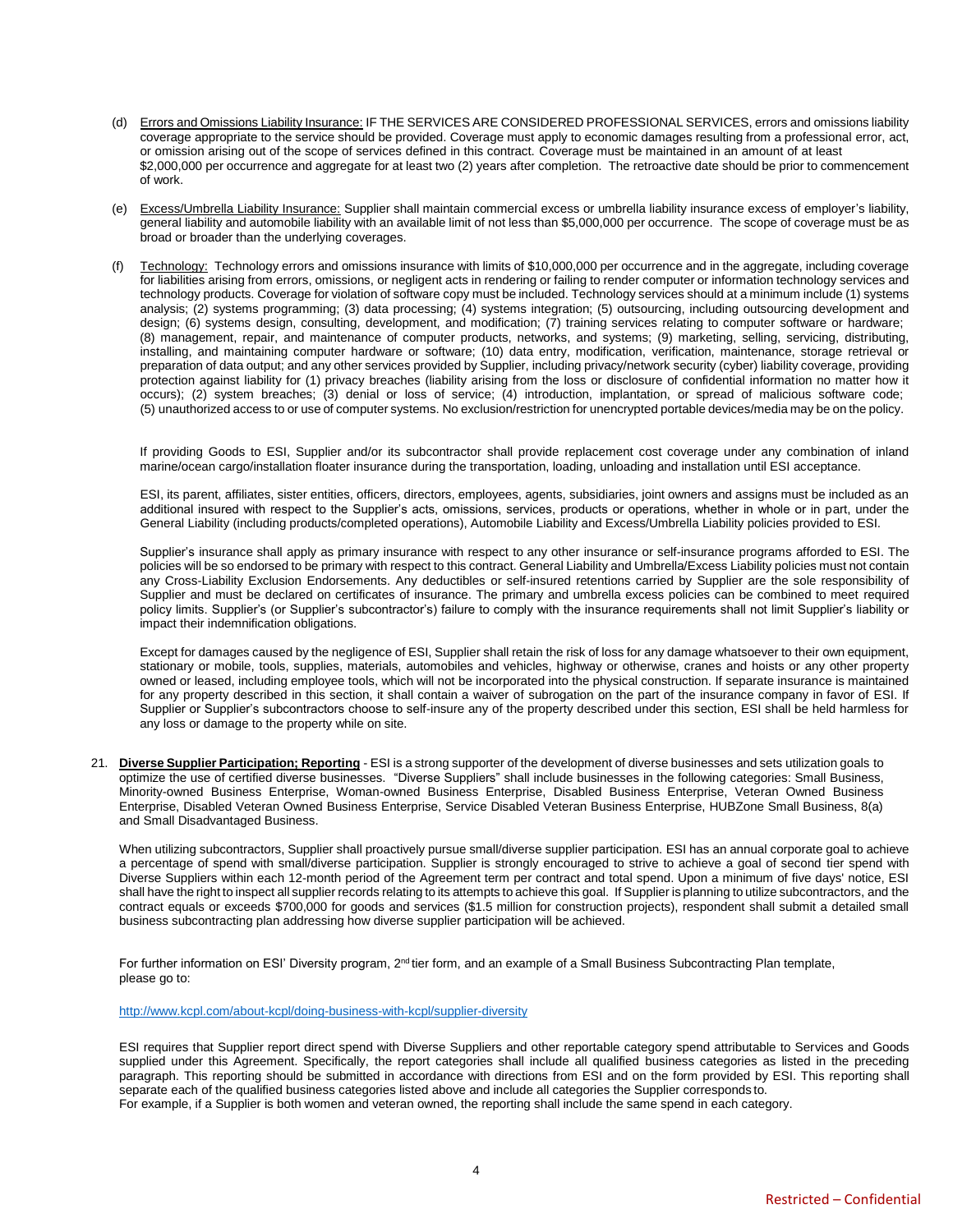If assistance is needed in identifying certified Diverse Supplier firms, please contact:

**Supplier Diversity Department** Phone: 800-880-1952 Email: [suppdiv@kcpl.com](mailto:suppdiv@kcpl.com)

22. **Safety** - All Suppliers performing work for ESI are expected to maintain safety as the highest priority. Suppliers that perform or provide field service work activities at one of the ESI facilities may also be referred to in this section as "Contractors". ESI considers that all Suppliers and Contractors have the responsibility and general supervisory authority over their worksite, including the power to correct safety and health violations. In addition, Suppliers and Contractors are responsible for the safe performance of work and for ensuring the safety performance of its employees, agents and subcontractors. ESI reserves the right to interrupt or suspend the work if, in the sole reasonable judgment of ESI, its parent company, or any affiliated company, the work is being performed in a manner which endangers the safety of any individual. In the event that work is suspended for this reason, Supplier/Contractor agrees to promptly remedy the problems and work methods which occasioned the work suspension. If Supplier fails to promptly remedy the problems and work methods, ESI, its parent company, or any affiliated company, as applicable, may at its sole discretion, terminate the Purchase Order and cause the work to be completed by ESI, its parent company, or any affiliated company, or another Supplier. In the event that this cover incurs costs in excess of those shown on the Purchase Order, Supplier/Contractor shall promptly reimburse ESI, its parent company or any affiliated company, as applicable, for the overage. Supplier/Contractor shall be paid for its actual out-of-pocket costs incurred through the time of termination.

#### ISN Partnership

Evergy has established a business relationship with ISN (www.isn.com) to further enhance our contractor management program. ISNetworld is serving as Evergy's primary contractor information management system. Contractors providing field service activities at an Evergy worksite are required to become subscribers to ISNetworld. Pre-Qualification through ISN is dependent upon the scope of work and risk factors.

If your company is a current subscriber to ISNetworld, there is no additional fee; however, please ensure your company has completed the requirements specific to Evergy. If your company is new to ISNetworld, there is an annual fee for this service. Evergy believes the benefits to both parties will far exceed any associated costs.

In order to be considered by Evergy during the contractor selection process, your company's subscription must be in place and all required data must be posted by [DATE]. To determine if your company must qualify and for further details about ISNetworld, please contact the ISN Customer Service Team at (800) 976-1303 or visit their website at www.isn.com.

#### **Work Rules & Orientations – Legacy KCP&L Generating Station and Delivery Division Locations**

If field service work is to be performed at any of the legacy "KCP&L generating station locations", all work is to be performed in accordance with the approved "Contractor Safety Requirements" document, are subject to the Contractor Safety Requirements Program, and may be subject to the annual orientation process. The "Contractor Safety Requirements" may be amended from time to time without prior notice.

If field service work is to be performed for the legacy "KCP&L Delivery Divisions", all work must meet or exceed the legacy KCP&L "Delivery Safety Rules & Procedures". All field service work activities may also require annual orientation. Legacy KCP&L "Delivery Safety Rules & Procedures" may be amended from time to time without prior notice.

If field service work is to be performed for any other legacy KCP&L locations not defined here, the Evergy Site Project Manager will give direction on safety work rules and orientation.

Suppliers and Contractors shall be responsible for compliance with all current requirements as defined in each relevant Statement of Work ("SOW") and/or Purchase Order.

#### **Work Rules & Orientations – Legacy Westar Locations**

If Service work is to be performed at any of the legacy "Westar locations", all work is to be performed in accordance with the "Westar Safety Manual" and may be subject to the PowerSafe orientation program. The "Westar Safety Manual" may be amended from time to time without prior notice.

Further information regarding ESI' Contractor Safety Programs and documentation requirements may also be specified in the relevant Purchase Order(s) and/or Statement(s) of Work.

- 23. **Work Site Conditions** If work is to be performed at any of the generating station locations, all work is to be performed in accordance with the approved "Work Site Conditions" applicable to all Suppliers and their subcontractors entering the property of ESI, its parent company or any affiliated company for the purpose of delivering services. The "Work Site Conditions" may be amended from time to time without prior notice.
- 24. **Bi-Lingual Requirement for Safety-Sensitive Jobs and Job Sites** *(If Applicable)* Employees of Supplier and Supplier's subcontractors working in safety-sensitive jobs or sites must be able to, directly or through a bilingual supervisor or another employee of theSupplier:
	- (a) Understand communications from ESI personnel given in English;
	- (b) Receive information from or contribute information to Westar personnel in English; and
	- (c) Be informed of and be subject to safety rules given in English.

If an individual employee of Supplier or Supplier's subcontractor is assigned to work in a safety-sensitive job or ESI site, and he or she is not English-proficient, then such worker will be permitted to perform services under this Agreement ONLY IF a bi-lingual supervisor or other employee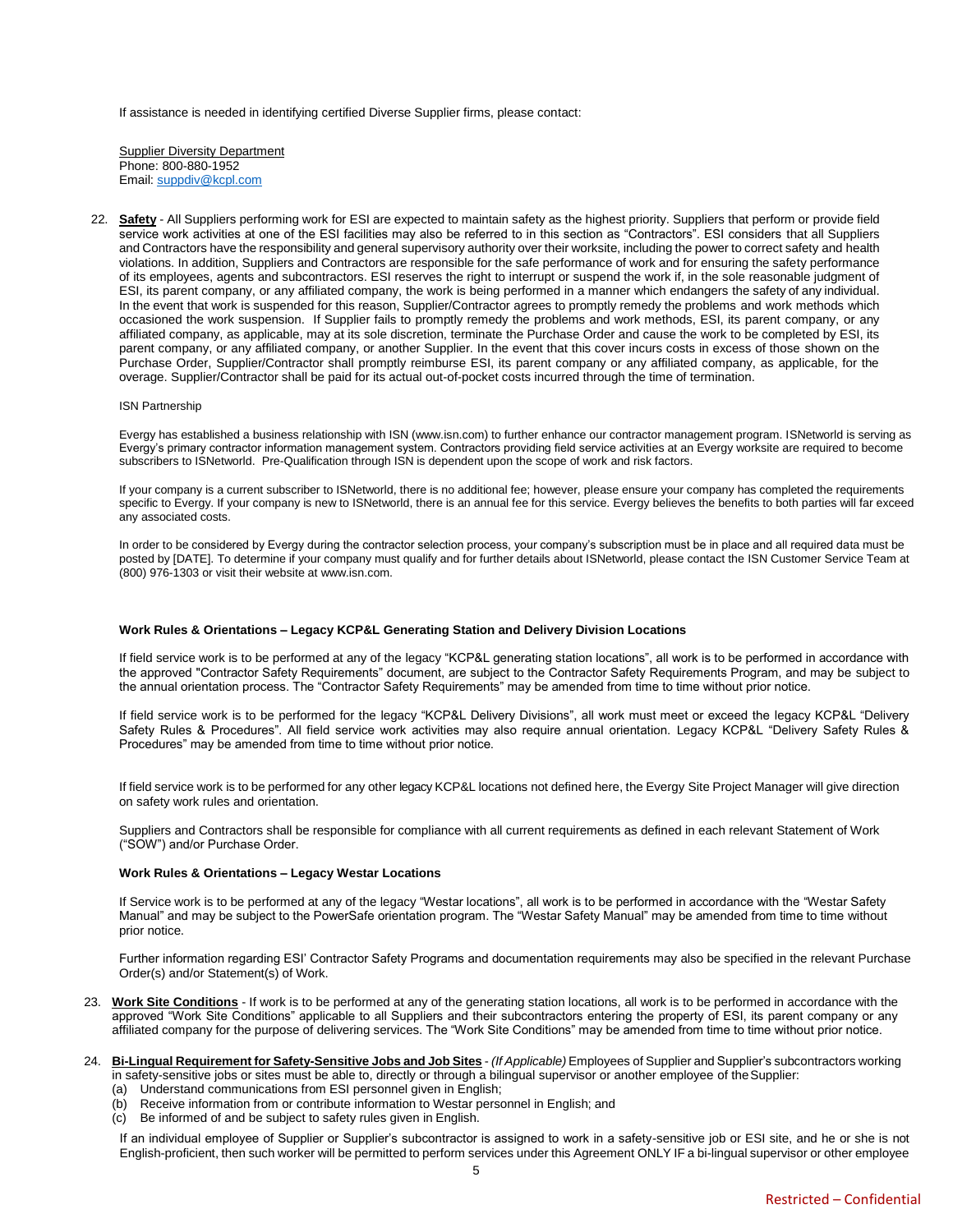of the Supplier is also working within close proximity, e.g., within line of sight and hearing distance, of the non-English-proficient employee, and will be readily available to translate for and communicate with the non-English-proficient employee. Nothing in this provision is intended to prohibit any personnel from freely communicating with each other in any non-English language.

27. **Background Checks** – Supplier agrees to conduct pre-employment background checks going back a minimum of seven years on each of Supplier's employees, agents, representatives and contractors ("Supplier Personnel") that will perform Services on ESI' property, ESI' "rights of way", the property of ESI' customers, or any aspect of ESI' computer systems. Supplier acknowledges and agrees that only those persons who have successfully passed these background checks will perform such Services.

At a minimum, Supplier will confirm and verify each Supplier Personnel's identity (social security number verification), authorization to work in the United States using e-Verify, seven year federal and multi-county criminal conviction check, terrorist list (OFAC) search, driver's license history and drug screening. Supplier shall disclose to ESI the background check process it uses, and the sources from which information is obtained, including processes and sources utilized for employees providing services in foreign countries. In addition, for any Supplier Personnel who will have access to ESI' computer systems or areas critical to the support of the electricity infrastructure, the Supplier will submit either a redacted copy of the background screen or a tear off sheet from the background screen before any such access will be granted byESI.

Supplier shall disclose to ESI any and all foreign offices and personnel who will be performing any services under this Agreement.

Background checks must be renewed every seven years as long as the Supplier Personnel is performing service on ESI' property, ESI' "rights of way" or any aspect of ESI' computer systems. Supplier is responsible for all costs related to such background checks and agrees to maintain accurate records pertaining to such background checks for a minimum of five (5) years after termination of this Agreement, unless limited by law.

- 28 **Advertising and Publicity** Neither party will issue any news release, announcement, denial, or confirmation of work performed under this Agreement or advertise the relationship between the parties without the other party's prior written approval. ESI may, in its sole discretion, withhold consent to any publicity. In addition, nothing in this Agreement grants Supplier the right to use any trademarks, trade names, logos or other intellectual property of ESI or its affiliates.
- 29. **Removal of Personnel** ESI may require Supplier to remove any Supplier personnel from providing Services to ESI for any lawful reason. If ESI issues a notice of removal within fifteen (15) days of the date the Supplier personnel to be removed began providing Services to ESI, ESI is not obligated to pay for Services provided by the removed Supplier personnel. ESI is not obligated to pay for Services provided by the removed Supplier personnel following ESI' notice of removal to Supplier.
- 30. **No Infringement; No Conflict** Supplier warrants that the Services will not infringe upon the rights of any third party and will not conflict with its existing obligations under other contracts.
- 31. **Inuring of PO** This Purchase Order shall inure to the benefit of ESI and any successor organizations.
- 32. **Invalid Provisions** If any provision of this Agreement is held invalid, illegal or unenforceable, the remaining provisions shall continue unimpaired.
- 33. Cybersecurity If Services or Goods provided by Supplier will connect to any network or individual electronic device of ESI or its affiliates, upgradable software is used in conjunction with the acquisition of Services or Goods provided by Supplier, or Supplier is in possession of, managing, accessing, or hosting any data of ESI or its affiliates, then Supplier is required to comply with the Cybersecurity Requirements set forth at the following link: Cybersecurity [Requirements.](https://www.westarenergy.com/Portals/0/Resources/Documents/PDFs/CyberSecurity_Requirements_Updated_04.01.2019.pdf) "Upgradable software" includes, but is not limited to, operating system software, application software and programmable logic controller (PLC)-type device software.
- 34. **Confidential Information** Each party may have access to confidential or proprietary information of the other during the term of this Agreement and accordingly agree to disclose such information only to its personnel who have a need to know such information in connection with the performance of Services and who are subject to non-disclosure requirements at least as restrictive as those contained in this Agreement. Each party will use confidential information of the other only in connection with the performance of Services, and will store such information in a secure location. In addition, each party must provide the same care (and in no event less than reasonable care) to avoid disclosure or unauthorized use as it provides to protect its own confidential information. Expiration or termination of the Agreement does not relieve any party from its obligations to protect confidential information received during the term of the Agreement. The terms and existence of this Agreement and any Statement of Work or Purchase Order are each party's confidential information. If Supplier has executed a separate Non-Disclosure Agreement with ESI, Supplier agrees that its use and disclosure of ESI confidential and proprietary information and trade secrets shall be governed by, and be subject to, the terms and conditions of such Non-Disclosure Agreement.

In response to a demand from a regulatory or other governmental body, the parties may disclose confidential information to such regulatory or other governmental body as required by law. The disclosing party shall notify the other party immediately upon such request and in advance of such disclosure.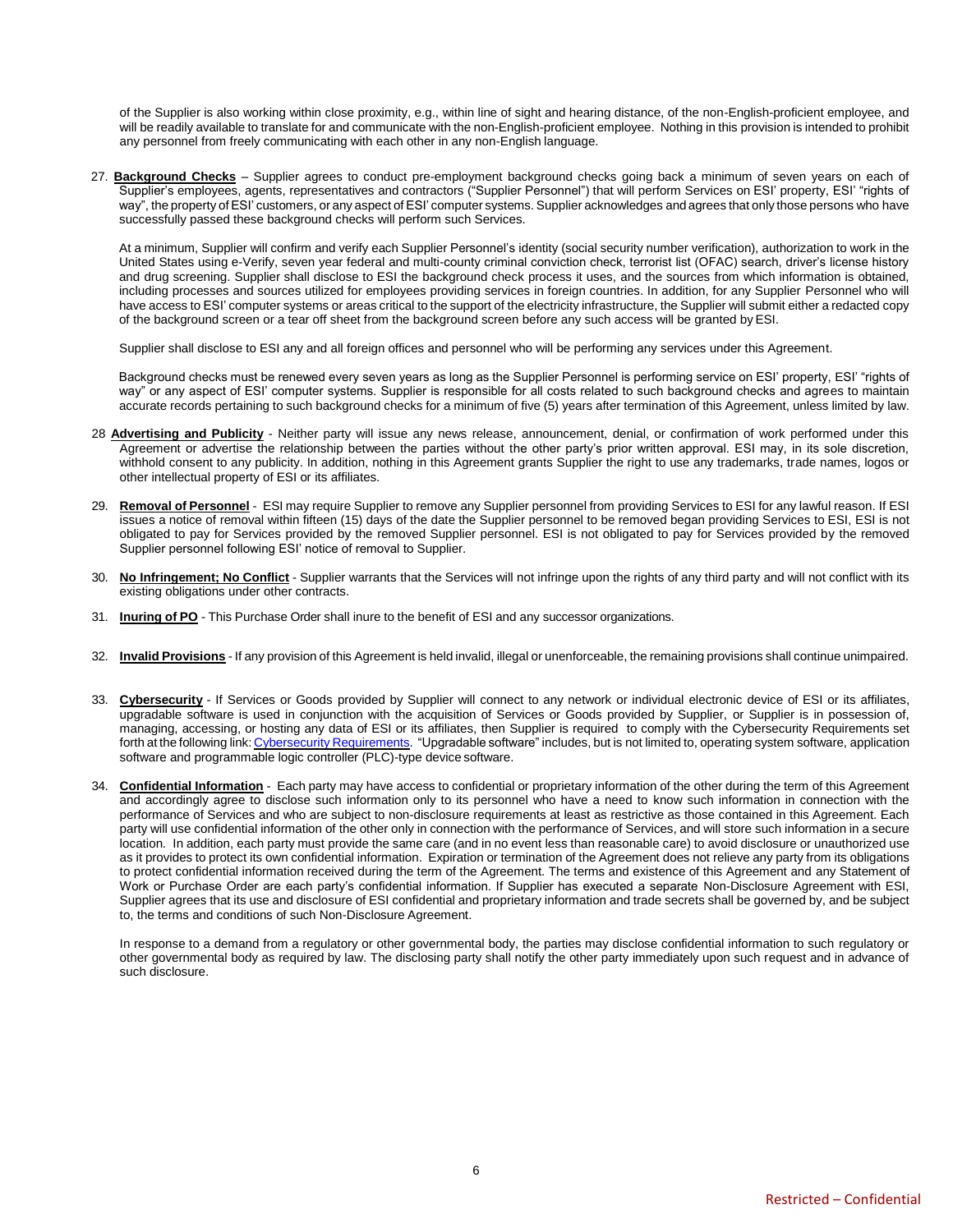## **Exhibit A - FEDERAL CONTRACTING REQUIREMENTS**

## **52.252-2 Clauses Incorporated by Reference (FEB 1998)**

This Agreement incorporates one or more of the following clauses by reference, which shall have the same force and effect as if they were given in full text. Upon request, ESI will make their full text available. Also, the full text of a clause may be accessed electronically at the following web address: <http://acquisition.gov/comp/far/index.html>

## **FAR Reference Prescribed In Federal Acquisition Regulation**

### **1. Clauses applicable to this Agreement or any Statement of Work:**

| 52.202-1  | 2.201         | Definitions (NOV 2013)                                 |
|-----------|---------------|--------------------------------------------------------|
| 52.212-5  | 13.301(b)(4)  | Terms and Conditions Required to Implement Statutes or |
|           |               | Executive Orders - Commercial Items (JAN 2017)         |
| 52.222-21 | 22.810(a)(1)  | Prohibition of Segregated Facilities (APR 2015)        |
| 52.222-26 | 22.810(e)     | Equal Opportunity (SEPT 2016)                          |
| 52.222-50 | 22.1705(a)(1) | Combatting Trafficking in Persons (MAR 2015)           |
| 52.244-6  | 44.403        | Subcontracts for Commercial Items (JAN 2015)           |

### **2. Clauses applicable to this Agreement or any Statement of Work that Exceeds \$15,000:**

| 52.222-36 | 22.1408(a) | Equal Opportunity for Workers with Disabilities (JUL 2014) |
|-----------|------------|------------------------------------------------------------|
|-----------|------------|------------------------------------------------------------|

### **3. Clauses applicable to this Agreement or any Statement of Work that Exceeds \$35,000:**

| 52.209-6 | 9.409 | Protecting the Government's Interest When            |
|----------|-------|------------------------------------------------------|
|          |       | Subcontracting with Contractors Debarred, Suspended, |
|          |       | or Proposed for Debarment (OCT 2015)                 |

## **4. Clauses applicable to this Agreement or any Statement of Work that Exceeds \$150,000:**

| 52.203-6  | $3.503 - 2$   | Restrictions on Subcontractor Sales to the Government<br>(SEPT 2006) |
|-----------|---------------|----------------------------------------------------------------------|
| 52.203-7  | $3.502 - 3$   | Anti-Kickback Procedures (MAY 2014)                                  |
| 52.203-12 | 3.808(b)      | Limitation on Payments to Influence Certain Federal                  |
|           |               | Transactions (OCT 2010)                                              |
| 52.219-8  | 19.708(a)     | Utilization of Small Business Concerns (NOV 2016)                    |
| 52.222-35 | 22.1310(a)(1) | <b>Equal Opportunity for Veterans</b><br>(OCT 2015)                  |
| 52.222-37 | 22.1310(b)    | Employment Reports on Veterans (FEB 2016)                            |

## **5. Clauses applicable to this Agreement or any Statement of Work that Equals or Exceeds \$700,000 (or \$1.5 million for construction of any public facility):**